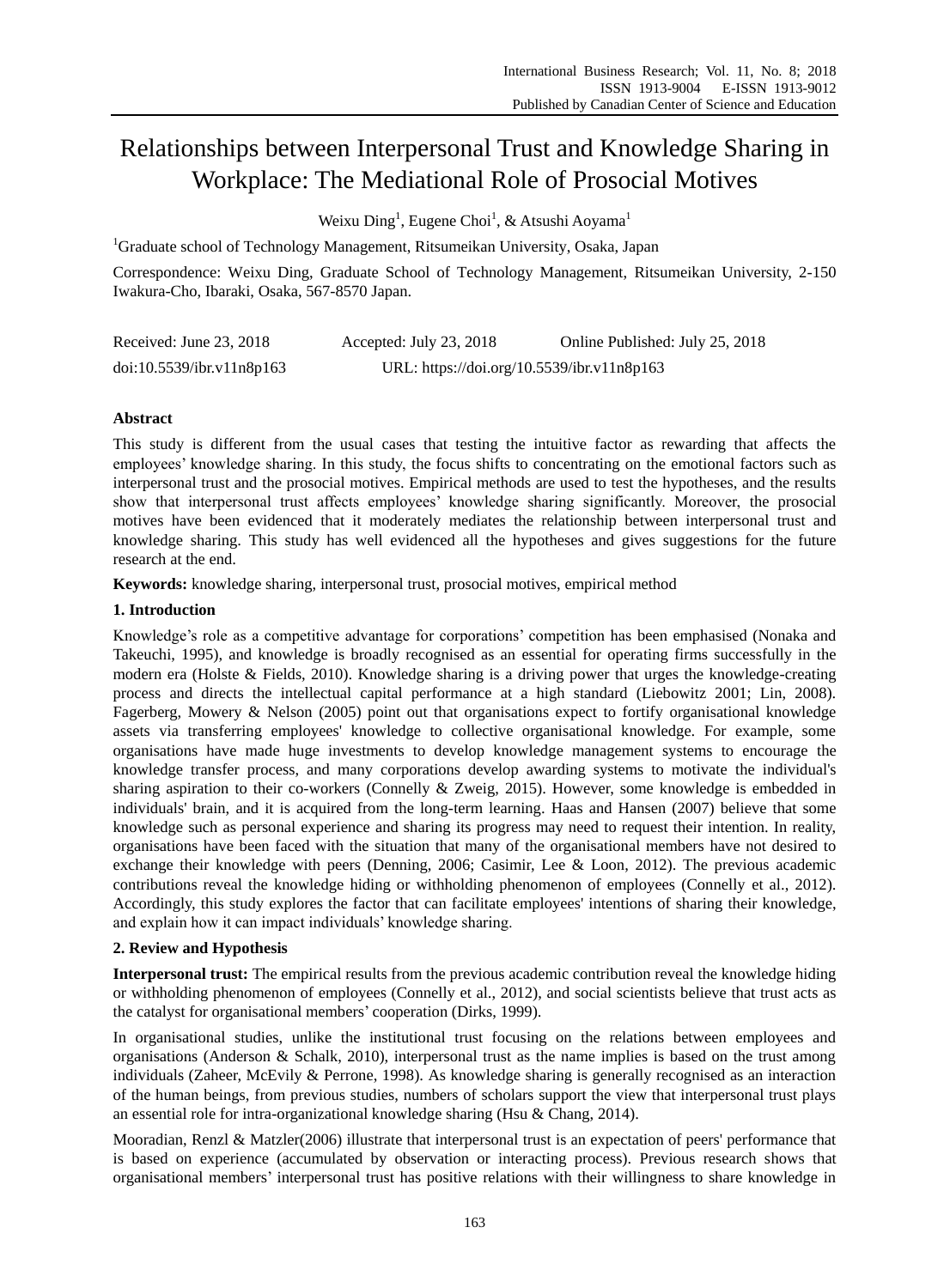organisations (Weir & Hutchings, 2005). From the above description, this study summarises that interpersonal trust has been evidenced by previous research that has positive relations with organisational members' intention to share their knowledge. Accordingly, this study proposes the first Hypothesis as follows: H1: Interpersonal trust is positively related to knowledge sharing in the workplace.

**Prosocial Motives:** The prosocial motive is a concept that is frequently used in psychology, and it is increasingly studied on Organizational citizenship behaviour (OCB) by modern scholars (Rioux & Penner, 2001; Wah, Menkhoff & Evers, 2007). Much literature agrees that the OCB is a positive performance in the workplace (Bolino et al., 2015; Organ, Podsakoff & MacKenzie, 2006), and OCB is an employees' behaviour that has the contribution to maintain the context for tasks (Organ, 1997; Takeuchi, Bolino & Lin, 2015).

Employees have done more than their duty to help peers voluntarily, take additional responsibility, etc. (Bateman & Organ, 1983; Bolino et al, 2015; Whiting, Podsakoff & Pierce, 2008), and OCB is hard to be enforced by others as it is already beyond formal performance requirements (Al-Zu'bi, 2011).

According to the definition by Rioux and Penner (2001), prosocial motives is one of the three motives that are obligated to OCB, and it shows the organisational members' purpose to help and maintain a positive relationship with others (Takeuchi, Bolino & Lin, 2015).

Unlike the desiring of rewarding for knowledge sharing, people who based on the consideration of personal compatibility may share their knowledge to help others voluntarily for the sociability (Wah et al. 2005; Lin, 2008). In this case, individuals may contribute knowledge to assist others due to this compatibility (Wah, Menkhoff, Loh & Evers, 2007). Accordingly, this study proposes the second Hypothesis as follows: H2: Prosocial motives are positively related to knowledge sharing in the workplace.

**Interpersonal trust and Prosocial Motives:** Different from the individualistic motive that expects to maximise individual's interests, the prosocial motive desires to maximise personal outcomes and considering others' benefits as well (De Dreu, Weingart, & Kwon, 2000; Giebels, de Dreu & van de Vliert, 2003). Giebels, de Dreu & van de Vliert(2003) summarise that people with prosocial motives tend to optionally cooperate comparing with egoistic motive, while they would reject cooperation if their partners repetitiously collapse the win-win agreements. Likewise, in the interpersonal relationship, generosity and trust are the preconditions to maintain cooperation (Gardner& West, 2004; Yost-Dubrow, R., & Dunham, 2018).

Scholars believe that individuals are more willing to help others whom they have a close personal relationship with (Nonaka & Takeuchi, 1995; Holste & Fields, 2010), previous studies also show that trust has strong relations with OCB (Singh & Srivastava, 2009). In human negotiation, high interpersonal trust contributes to facilitating participants' problem-solving prosocially (Giebels, de Dreu & van de Vliert, 2003). Accordingly, this study proposes the H3: Interpersonal trust is positively related to prosocial motives.

According to the above description, if assuming that interpersonal trust is positively related to both prosocial motives and knowledge sharing, prosocial motives are also positively associated with knowledge sharing. Depending on the logical relationship, this study proposes the H4: Prosocial motives mediate the relationship between interpersonal trust and knowledge sharing.

#### **3. Methodology**

**Design and Respondents**: Quantitative research methods are employed in this research, and a questionnaire is utilised as the tool for data collection. Before distributing to the respondents, we have double-checked and proofread the expression of the questions. After receiving a small scale of people's evaluation of the draft questionnaire, we modified the questions to be more pellucid.

Nearly 300 people from different corporations in China were informed, and they were requested to answer the questionnaire (the participants were selected from our formal co-workers, and graduated school followers).

129 respondents assisted the data collection progress. From the descriptive analysis, 58.91% of the respondents are female, and 41.09% of respondents are male. 65.12% of the respondents' ages are concentrated from 26 to 40 years old, followed by the youth from 18 to 25 years of age with the percentage of 27.13%. From the data set, the position of the respondents is ordinary workers, mid-level managers, and top managers with nearly the percentage of 55.81%, 34.88%, and 9.30% respectively. Most respondents have accepted higher education with 40.31% acquired a bachelor's degree, and 52.71% obtained a master's degree.

In Appendix 1, the detail questions of the questionnaire have been illustrated. This study selects the questions from the prior research to measure interpersonal trust (Independent variable). Zaheer, McEvily & Perrone (1998) have adopted a scale by Rempel & Holmes (1986) to measure interpersonal trust, and after modification, the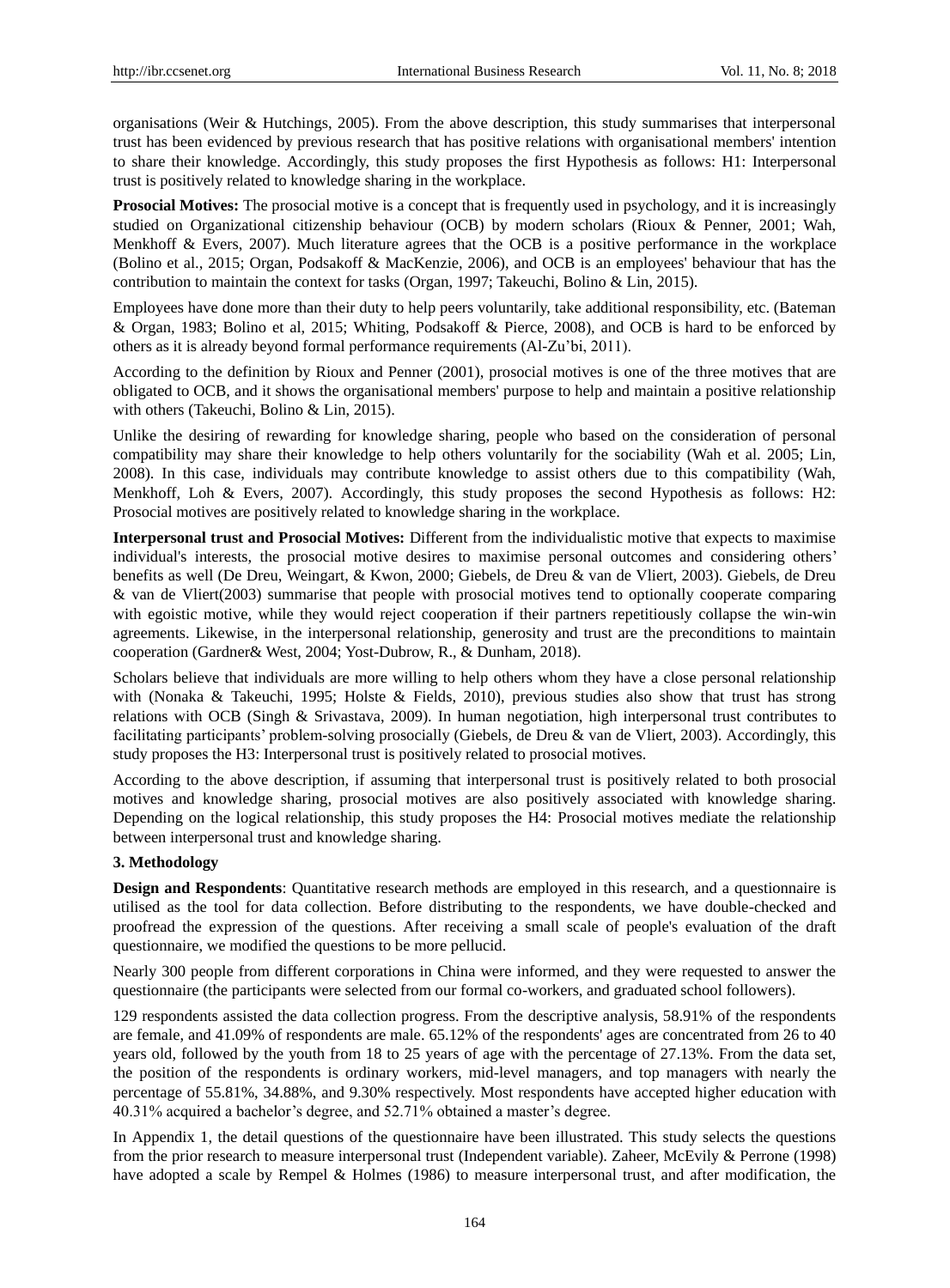scale performs well with 0.8799 of Cranach's alpha that largely surpasses the minimum standard with 0.600 of Cranach's alpha (Liao, Fei & Chen, 2007). Hence, we have adapted this 5-item scale for the second time and include detailed descriptions to ensure the expression is clear and pellucid. Likewise, this study is based on the contribution of Chow & Chan  $(2008)$  and summarises four questions to measure the knowledge sharing (Dependent variable) from the viewpoint of people's intention of knowledge sharing. Further, this study adopts the approach of Grant & Mayer (2009) to measure the prosocial motive (Mediating Variable) in OCB. A 4-item scale has been used for measurement of prosocial motives.

**Reliability and Validity**: This research adopts Likert seven scales for the variable measuring: from '1' to '7', which equals the agreement level from 'totally disagree' to 'totally agree'. Further, this research adopts 13 items of the objective questions that are prepared to analyse the reliability of the questionnaire; Cranach's alpha value of the total 13 items is 0.902.

Statistical details of the items are shown as below in Table 1. For quantitative research methods, from experience, if the value of Cranach's Alpha surpasses 0.600 that means the performance of the questionnaire is beyond the ordinary researching level (Liao, Fei & Chen, 2007).

From Table 1, the minimum value of Cranach's alpha is 0.808 that is much higher than 0.600. Hence, the questionnaire's reliability is acceptable for further analysis. In this paper, Kaiser-Meyer-Olkin and Bartlett's test is utilised to test whether the data is suitable for factor analysis. The result of KMO value is 0.887 in this research, and 'Bartlett's Test of Sphericity' witnesses significance (p<0.001).

Table 1. Testing results of Reliability

| Item                | <b>Duestion N</b> | Cranach's Alpha |
|---------------------|-------------------|-----------------|
| Interpersonal trust |                   | .808            |
| Prosocial motives   |                   | .899            |
| Knowledge sharing   |                   | .929            |

Ismail et al. (2010) summarise that, for most of the cases, KMO value is requested no less than 0.600, and 'Bartlett's Test of Sphericity' requires witnessing significance. Hence, the above results mean that the data sets are suitable for factor analysis, and this study uses Exploratory Factor Analysis (EFA) to test the validity.

This study uses the Principal Component Analysis to measure the items: Interpersonal trust, prosocial motives, and Knowledge sharing. In table 2, the results show that there are three components, and the loading value that surpasses 0.5 has been displayed.

Accordingly, this study summarises as follows: The factor load of all the items used for measuring knowledge sharing is satisfactory; the factor load of all the items used for measuring prosocial motives is satisfactory; Four-fifth of the items' factor load that is used for measuring interpersonal trust is satisfactory. After testing the validity of this questionnaire, this study starts the following analysing. According to the methods by Casimir, & Loon (2012), this study uses the mean value of the satisfactory items of each component that has been used to scores the three variables as independent, dependent and mediating variables.

From Table 3, the correlations between independent, dependent and mediating variables perform significantly. The results show that interpersonal trust has positive correlations with both knowledge sharing (r= .586; p<0.01) and prosocial motives ( $r=$ , 265;  $p<0.01$ ). Additionally, the prosocial motive is significantly related to knowledge sharing (r= .517; p<0.01).

| Items           |      | Component      |      |  |
|-----------------|------|----------------|------|--|
|                 |      | $\overline{2}$ | 3    |  |
| KS4             | .866 |                |      |  |
| KS3             | .862 |                |      |  |
| KS <sub>2</sub> | .855 |                |      |  |
| KS1             | .739 |                |      |  |
| PM <sub>2</sub> |      | .914           |      |  |
| PM1             |      | .858           |      |  |
| PM4             |      | .827           |      |  |
| PM <sub>3</sub> |      | .761           |      |  |
| IT4             |      |                | .810 |  |
| IT <sub>5</sub> |      |                | .739 |  |
| IT3             |      |                | .725 |  |
| IT <sub>2</sub> |      |                | .649 |  |

Table 2. Rotated Component Matrix

Extraction Method: Principal Component Analysis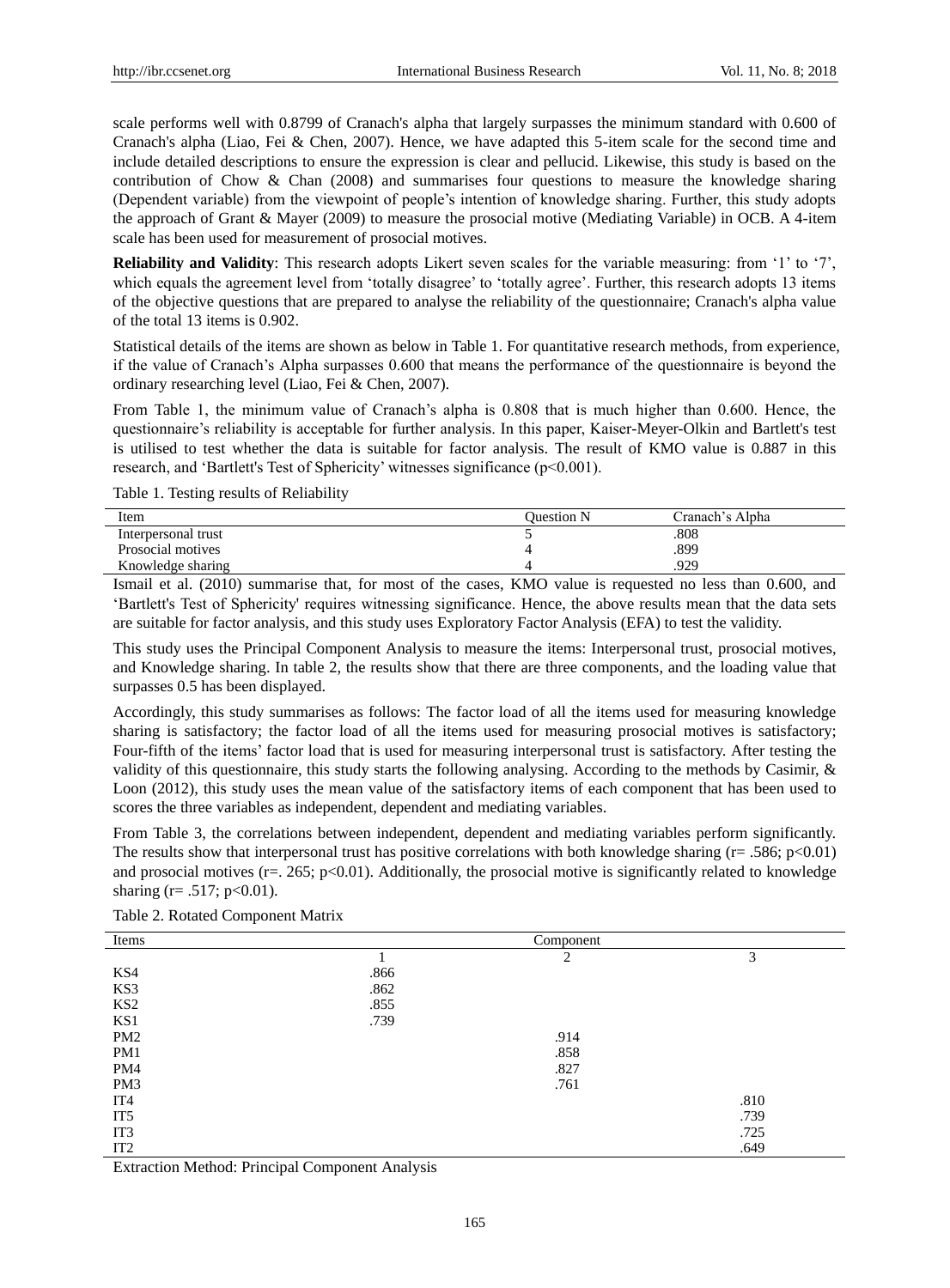Rotation method: Varimax with Kaiser Normalization

|  |  | a. Rotation converged in 5 iterations. KS=Knowledge sharing; PM=Prosocial motives; IT=Interpersonal Trust. |  |
|--|--|------------------------------------------------------------------------------------------------------------|--|
|--|--|------------------------------------------------------------------------------------------------------------|--|

Table 3. Descriptive analysis and Correlations

| Variables                     | Mean | S. D. |          |          |          |         |
|-------------------------------|------|-------|----------|----------|----------|---------|
| 1. Individual status          | 1.53 | .662  |          |          |          |         |
| 2. Workers' educational level | 2.48 | .626  | $-.060$  |          |          |         |
| 3. Interpersonal trust        | 4.90 | 1.057 | .120     | $-.204*$ |          |         |
| 4. Prosocial Movies           | 5.63 | 1.029 | $.273**$ | $-.058$  | $.265**$ |         |
| 5. Knowledge sharing          | 5.48 | 1.130 | $.311**$ | $-.190*$ | .586**   | $517**$ |
| Valid $N=129$                 |      |       |          |          |          |         |
|                               |      |       |          |          |          |         |

*Notes.* Gender: ' $1'$  = 'male ':' $2'$  = 'female'

Individual's educational level: '1'=Bachelor',' 2=Master '3= 'Doctor.'

Individual's status: '1'='Ordinary'; '2'= 'medium '; '3'='senior manager'

\*\*. P <0.01 (2-tailed). \*. P <0.05(2-tailed)

#### **4. Hypothesis Testing**

From the information in Table 4, Model  $1(R^2=344, p<0.001)$  shows that interpersonal trust has a significant effect on knowledge sharing with β=. 594, p<0.001. Hence, these results support Hypothesis 1: Interpersonal trust has a positive role in knowledge sharing. This result means people have higher interpersonal trust with their peers, their aspiration on knowledge sharing would be stronger.

Further, Model  $2(R^2=.268, p<0.001)$  shows the positive effect of prosocial motives on knowledge sharing. The analysing results also evidence that prosocial motives have a significant impact on knowledge sharing with β=. 568, p<0.001. Hence, this result supports Hypothesis 2 successfully and illustrates that stronger prosocial motives would promote organisational members' knowledge sharing. Model  $4(R^2=070, p<0.01)$ , and additionally, illustrates the relations between interpersonal trust and prosocial motives, and the analysing results show that interpersonal trust has significant effects on prosocial motives of β=. 244,p<0.01. Hence, this result fully supported the Hypothesis 3. This result symbolises that Organisations can promote people's prosocial motives via strengthening the interpersonal trust among peers.

Accordingly, the above descriptions illustrate the correlation of interpersonal trust, prosocial motives, and knowledge sharing. The followings would be the test of prosocial motives' mediating role in the relationship between interpersonal trust and knowledge sharing.

This research adopts the classical approaches by Baron & Kenny (1986) to examine the mediating effects, and the conditions are summarised as below: 1. Independent variables need to affect dependent variables significantly; 2. Independent variables need to affect the mediator significantly; 3. Mediate variable needs to affect a dependent variable significantly; 4. Whether the independent variable's significance changes when including mediating variable into the original model that examines the relationship between the independent variable and dependent variable.

| <b>Variables</b> |                     | Knowledge Sharing |             | Prosocial motives |            |
|------------------|---------------------|-------------------|-------------|-------------------|------------|
|                  |                     | Model 1           | Model 2     | Model 3           | Model 4    |
| Constant         |                     | $2.687***$        | $2.287***$  | .775              | $4.475***$ |
| Explanatory      | Interpersonal trust | .594***           |             | .489***           | $.244**$   |
|                  | Prosocial motive    |                   | .568***     | $.427***$         |            |
| Model Statistic  | $R^2$               | .344              | .268        | .485              | .070       |
|                  |                     | 66.556***         | $46.437***$ | 59.292***         | $9.592**$  |

Table 4. Regression analysis

\*\*\*.P<0.001; \*\*. P < 0.01; \*. P < 0.05;

According to the regression analysis results, the results support Hypothesis 1, and Model 1 satisfies the condition one by the independent variable's effects on the dependent variable is significant. Model 4, additionally, illustrates the relations between interpersonal trust and prosocial motives, and independent variable significantly affects the mediating variable. Model 1 evidences that prosocial motives have a significant effect on individuals' knowledge sharing, and this satisfies condition 3: Mediator has a significant effect on the dependent variable. After satisfying the above three conditions, we begin to include the mediator into the interaction model of independent and dependent variables to examine whether it satisfies the last condition to prove the existence of the mediating effect.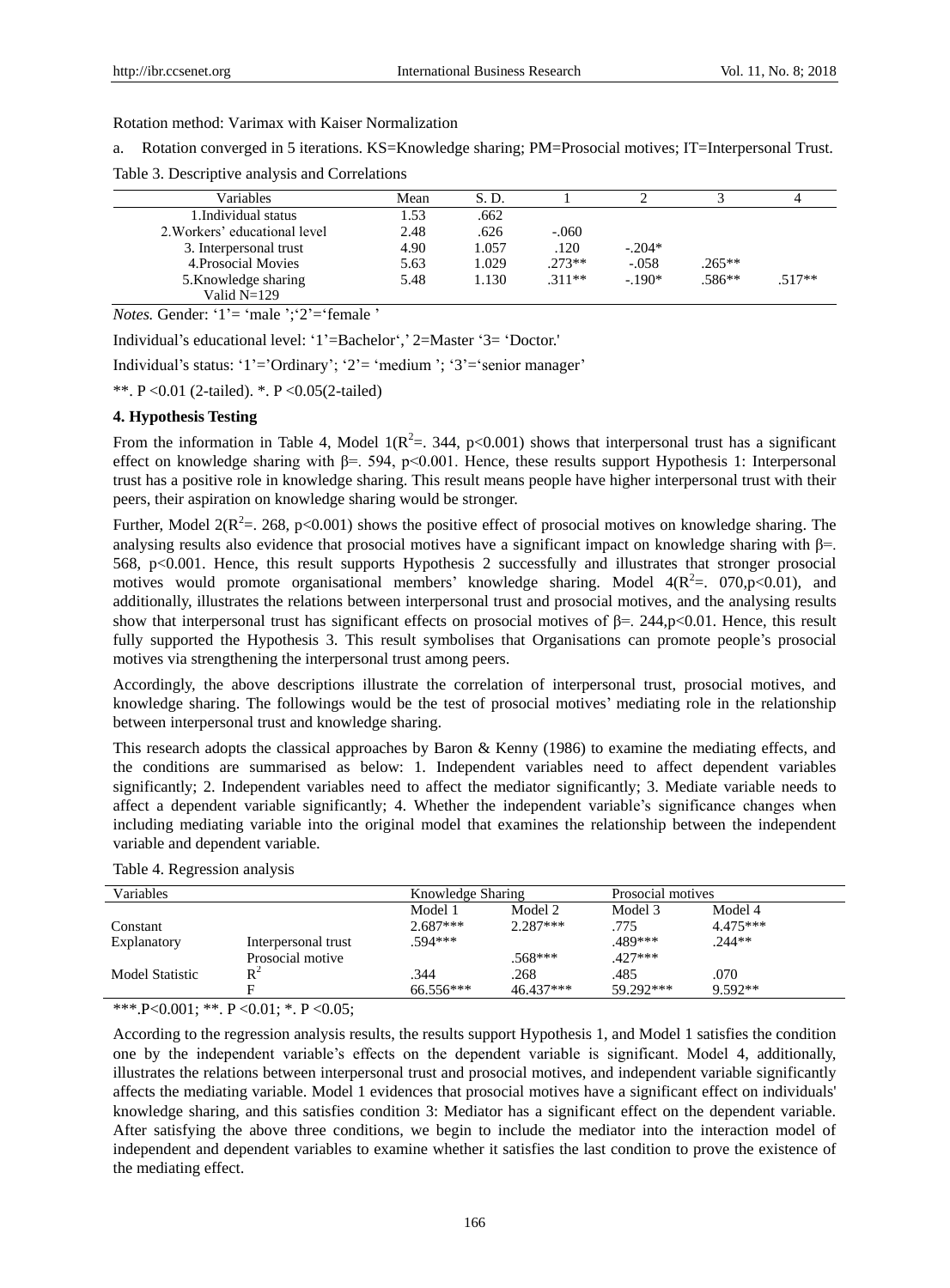Model 3 ( $\mathbb{R}^2$  = 485, p<0.001) is created based on Model 1 ( $\mathbb{R}^2$  = 344, p<0.001) and includes the mediator into the model. Comparing Model 3 and Model 1, it is not tough to find that the β value of 'interpersonal trust' reduces from 0.594 to 0.489, and the significant level still witnesses significance. The examining result satisfies the experimental requirements as if the independent variable's affecting significance vanishes that means the independent variable is wholly mediated, and the other situation may show that it is partly mediating effect (Sarkis, Gonzalez-Torre & Adenso-Diaz, 2010).

Hence, analysing results show that prosocial motives partly mediate interpersonal trust's effect on knowledge sharing. Although H4 has been supported, the results show that the channels linking the interpersonal trust and knowledge sharing are not limited to prosocial motives. Therefore, other mediators may need to be explored in future studies.

#### **5. Discussion and Conclusion**

This paper has already proven the Hypothesis from 1 to 4 that are fully supported by the analysing results. This research shows that the interpersonal trust has a positive effect on employees' knowledge sharing. Accordingly, people are more willing to share with persons of higher-level interpersonal trust with them. Further, people's prosocial motives also contribute to their knowledge sharing intention. That means people's motives in helping others facilitate their knowledge sharing to be compatible. According to the research result, people's prosocial motive is also based on their interpersonal trust with their peers.

However, there are several limitations of this research which also need to be pointed out. The questionnaire has been sent by experience, and the survey is designed by self-evaluation. Hence, respondents' higher evaluation of themselves may cause the statistical deviation.

Further, interpersonal trust has been emphasised and evidenced to affect the process of knowledge sharing positively. That does not mean that only interpersonal trust has this unique effect. Hence, in future studies, more research could focus on this direction to explore the factor that can boost employees' knowledge sharing. From the research results, the relationship between interpersonal trust and knowledge sharing in the workplace has been proved to be partly mediated by prosocial motives. Hence, this result means there are not just prosocial motives that have the bridge effects.

Accordingly, in the future research, some other factors are suggested to be explored. Furthermore, empirical methods have been used. Researchers believe that a single research approach might limit the perspective (e.g. Carr, 1994; Duffy, 1987). Hence, the diversity of research methods should be suggested for the future studies.

#### **References**

- Al-Zu'bi, H. A. (2011). Organizational citizenship behavior and impacts on knowledge sharing: An empirical study. *International Business Research, 4*(3), 221. https://doi.org/10.5539/ibr.v4n3p221
- Anderson, N., & Schalk, R. (2010). The psychological contract in retrospect and prospect. *Journal of Organizational Behavior, 19*(S1), 637-647.
	- https://doi.org/10.1002/(SICI)1099-1379(1998)19:1+<637::AID-JOB986>3.0.CO;2-H
- Bateman, T. S., & Organ, D. W. (1983). Job satisfaction and the good soldier: The relationship between affect and employee "citizenship". *Academy of Management Journal. 1983 Dec 1; 26*(4), 587-595.
- Bolino, M. C., Hsiung, H. H., Harvey, J., & LePine, J. A. (2015). "Well, I'm tired of try in'!" Organizational citizenship behavior and citizenship fatigue. *Journal of Applied Psychology, 100*(1), 56. https://doi.org/10.1037/a0037583
- Carr, L. T. (1994). The strengths and weaknesses of quantitative and qualitative research: what method for nursing? *Journal of advanced nursing, 20*(4), 716-721. https://doi.org/10.1046/j.1365-2648.1994.20040716.x
- Casimir, G., Lee, K., & Loon, M. (2012). Knowledge sharing: influences of trust, commitment and cost. *Journal of Knowledge Management, 16*(5), 740-753(14). https://doi.org/10.1108/13673271211262781
- Chow, W. S., & Chan, L. S. (2008). Social network, social trust and shared goals in organisational knowledge sharing. *Information & Management, 45*(7), 458-465. https://doi.org/10.1016/j.im.2008.06.007
- Connelly, C. E., & Zweig, D. (2015). How perpetrators and targets construe knowledge hiding in organisations. *European Journal of Work and Organizational Psychology, 24*(3), 479-489. https://doi.org/10.1080/1359432X.2014.931325
- Connelly, C. E., Zweig, D., Webster, J., & Trougakos, J. P. (2012). Knowledge hiding in organisations. *Journal*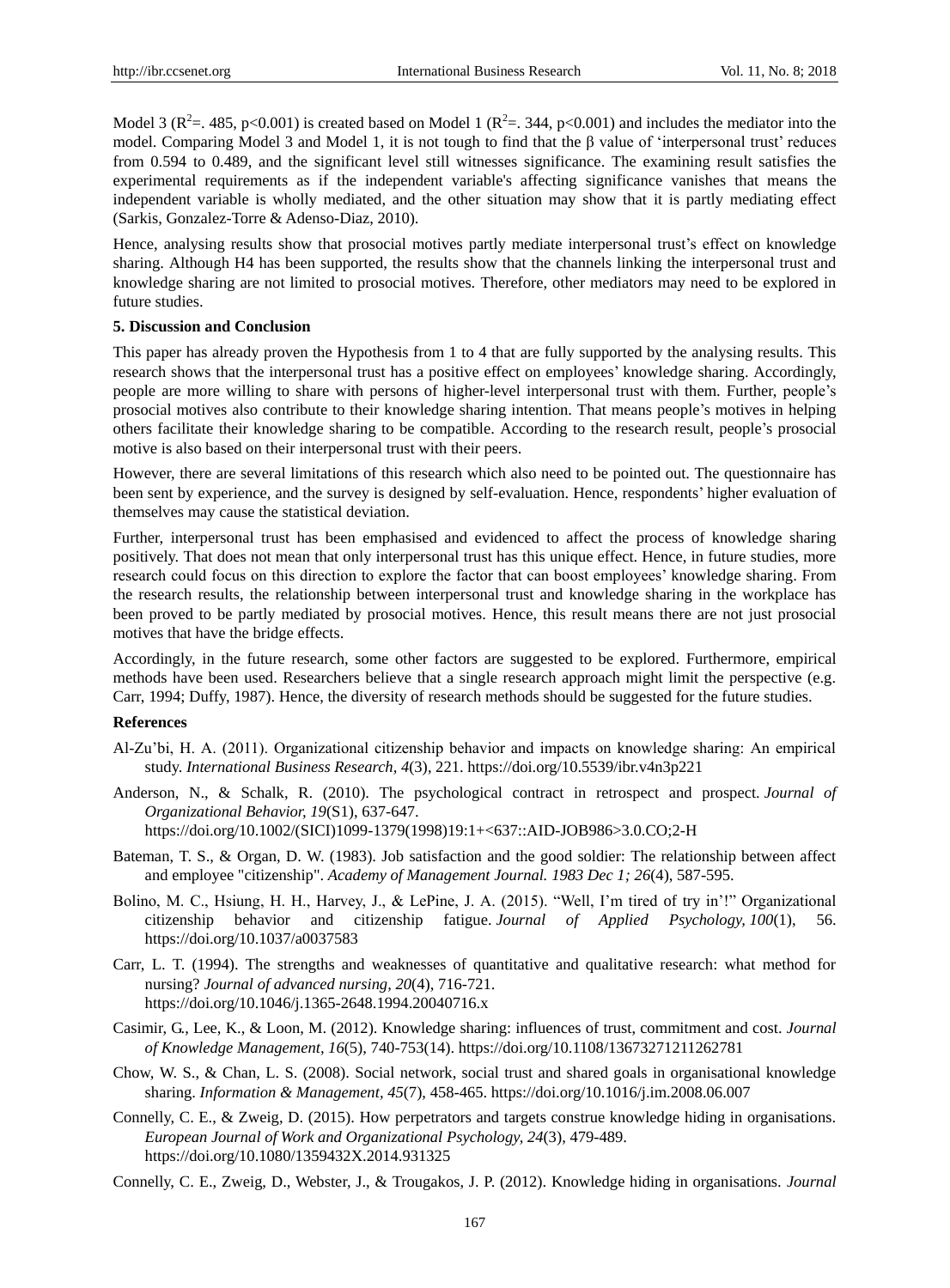*of Organizational Behavior, 33*(1), 64-88. https://doi.org/10.1002/job.737

- De Dreu, C. K., Weingart, L. R., & Kwon, S. (2000). Influence of social motives on integrative negotiation: a meta-analytic review and test of two theories. *Journal of Personality and Social Psychology, 78*(5), 889. https://doi.org/10.1037/0022-3514.78.5.889
- Denning, S. (2006). Ten steps to get more business value from knowledge management*. Strategy & Leadership, 34*(6), 11-16. https://doi.org/10.1108/10878570610711224
- Dirks, K. T. (1999). The effects of interpersonal trust on workgroup performance. *Journal of applied psychology, 84*(3), 445. https://doi.org/10.1037/0021-9010.84.3.445
- Duffy, M. E. (1987). Methodological triangulation: a vehicle for merging quantitative and qualitative research methods. *Journal of Nursing Scholarship, 19*(3), 130-133. https://doi.org/10.1111/j.1547-5069.1987.tb00609.x
- Fagerberg, J., Mowery, D. C., & Nelson, R. R. (Eds.). (2005). The Oxford handbook of innovation. Oxford university press.
- Gardner, A., & West, S. A. (2004). Cooperation and punishment, especially in humans. *The American Naturalist, 164*(6), 753-764. https://doi.org/10.1086/425623
- Giebels, E., de Dreu, C. K., & van de Vliert, E. (2003). No way out or swallow the bait of two-sided exit options in negotiation: The influence of social motives and interpersonal trust. *Group processes & intergroup relations, 6*(4), 369-386. https://doi.org/10.1177/13684302030064004
- Grant, A. M., & Mayer, D. M. (2009). Good soldiers and good actors: prosocial and impression management motives as interactive predictors of affiliative citizenship behaviours. *Journal of Applied Psychology, 94*(4), 900. https://doi.org/10.1037/a0013770
- Haas, M. R., & Hansen, M. T. (2007). Different knowledge, different benefits: toward a productivity perspective on knowledge sharing in organisations.
- Holste, J. S., & Fields, D. (2010). Trust and tacit knowledge sharing and use. *Journal of Knowledge Management, 14*(1), 128-140. https://doi.org/10.1108/13673271011015615
- Hsu, M. H., & Chang, C. M. (2014). Examining interpersonal trust as a facilitator and uncertainty as an inhibitor of intra ‐ organisational knowledge sharing. *Information Systems Journal, 24*(2), 119-142. https://doi.org/10.1111/isj.12000
- Ismail, A., Mohamad, M. H., Mohamed, H. A. B., Rafiuddin, N. M., & Zhen, K. W. P. (2010). Transformational and Transactional Leadership Styles as a Predictor of Individual Outcomes. *Theoretical & Applied Economics, 17*(6).
- Liao, S. H., Fei, W. C., & Chen, C. C. (2007). Knowledge sharing, absorptive capacity, and innovation capability: an empirical study of Taiwan's knowledge-intensive industries. *Journal of information science, 33*(3), 340-359. https://doi.org/10.1177/0165551506070739
- Liebowitz J. (2001). Knowledge management and its link to artificial intelligence. *Expert systems with applications, 2001 Jan 1; 20*(1), 1-6. https://doi.org/10.1016/S0957-4174(00)00044-0
- Lin, C. P. (2008). Clarifying the relationship between organisational citizenship behaviours, gender, and knowledge sharing in workplace organisations in Taiwan. *Journal of Business and Psychology, 22*(3), 241-250. https://doi.org/10.1007/s10869-008-9067-z
- Mooradian, T., Renzl, B., & Matzler, K. (2006). Who trusts? Personality, trust and knowledge sharing. *Management Learning, 37*(4), 523-540. https://doi.org/10.1177/1350507606073424
- Nonaka, I., & Takeuchi, H. (1995). Knowledge-creating company. Bloomsbury Business Library Management Library.
- Organ, D. W. (1997). Organizational citizenship behaviour: It's construct clean-up time. *Human Performance, 10,*  85-97. https://doi.org/10.1207/s15327043hup1002\_2
- Organ, D. W., Podsakoff, P. M., & MacKenzie, S. B. (2006). Organizational citizenship behaviour: Its nature, antecedents, and consequences. Thousand Oaks, CA: Sage.
- Rempel, J. K., & Holmes, J. G. (1986). How do I trust thee? Psychology Today, 20(2), 28-34.
- Rioux, S. M., & Penner, L. A. (2001). The causes of organisational citizenship behaviour: a motivational analysis.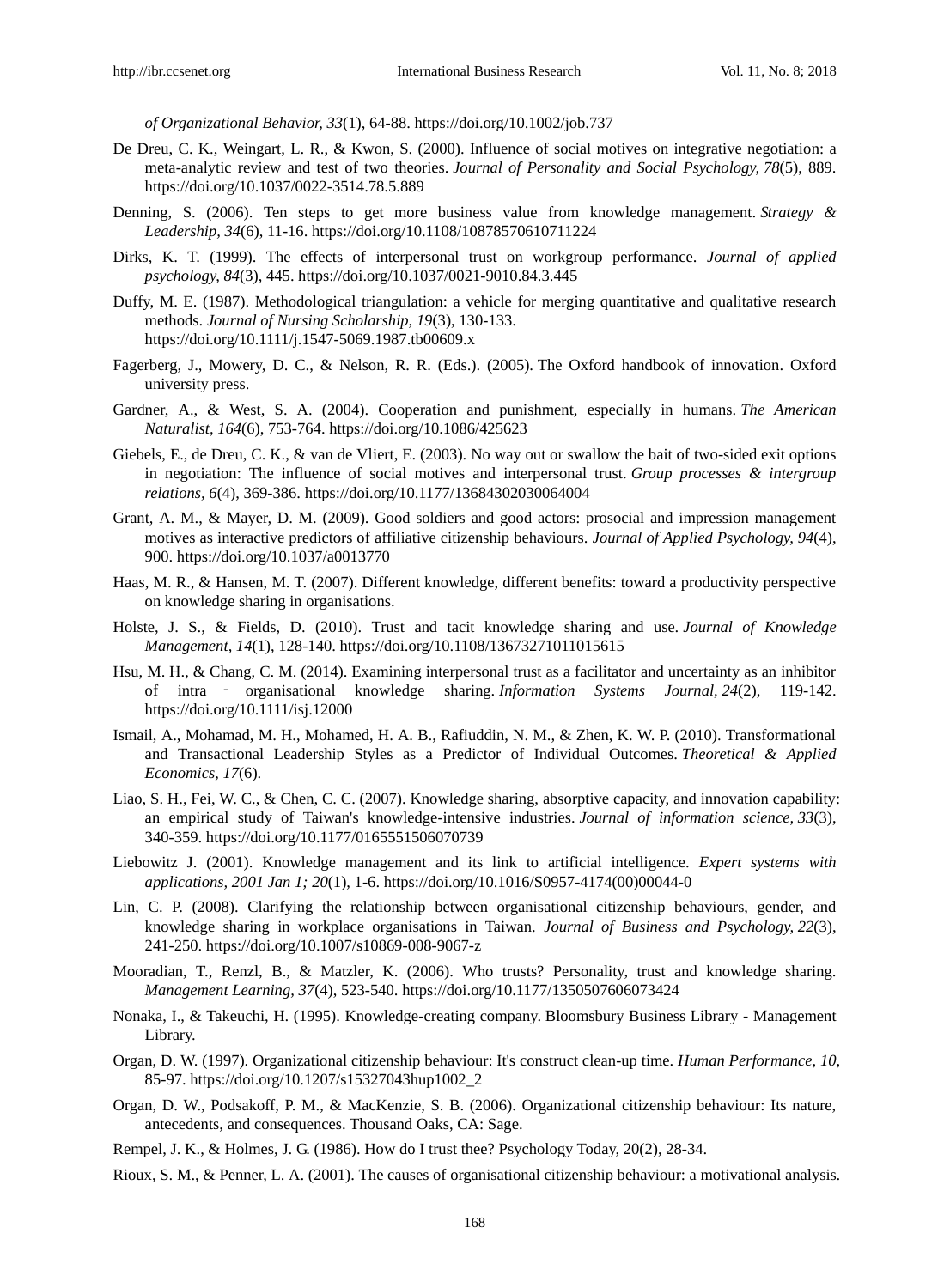*Journal of Applied Psychology, 2001 Dec; 86*(6), 1306. https://doi.org/10.1037/0021-9010.86.6.1306

- Sarkis, J., Gonzalez-Torre, P., & Adenso-Diaz, B. (2010). Stakeholder pressure and the adoption of environmental practices: The mediating effect of training. *Journal of Operations Management, 28*(2), 163-176. https://doi.org/10.1016/j.jom.2009.10.001
- Takeuchi, R., Bolino, M. C., & Lin, C. C. (2015). Too many motives? The interactive effects of multiple motives on organisational citizenship behaviour. *Journal of Applied Psychology, 100*(4), 1239. https://doi.org/10.1037/apl0000001
- Wah, C. Y., Loh, B., Menkhoff, T., & Evers, H. D. (2005, January). Theorizing, measuring, and predicting knowledge sharing behaviour in organizations-a social capital approach. In System Sciences, 2005. HICSS'05. Proceedings of the 38th Annual Hawaii International Conference on (pp. 252b-252b). IEEE.
- Wah, C. Y., Menkhoff, T., Loh, B., & Evers, H. D. (2007). Social capital and knowledge sharing in knowledge-based organisations: An empirical study. *International Journal of Knowledge Management (IJKM), 3*(1), 29-48. https://doi.org/10.4018/jkm.2007010103
- Weir, D., & Hutchings, K. (2005). Cultural embeddedness and contextual constraints: knowledge sharing in Chinese and Arab cultures. *Knowledge & Process Management, 12*(2), 89-98. https://doi.org/10.1002/kpm.222
- Whiting, S. W., Podsakoff, P. M., & Pierce, J. R. (2008). Effects of task performance, helping, voice, and organisational loyalty on performance appraisal ratings. Journal of Applied Psychology, 93(1), 125. https://doi.org/10.1037/0021-9010.93.1.125
- Yost-Dubrow, R., & Dunham, Y. (2018). Evidence for a relationship between trait gratitude and prosocial behaviour. *Cognition and Emotion, 32*(2), 397-403. https://doi.org/10.1080/02699931.2017.1289153
- Zaheer, A., McEvily, B., & Perrone, V. (1998). Does trust matter? Exploring the effects of inter-organisational and interpersonal trust on performance. *Organization Science, 9*(2), 141-159. https://doi.org/10.1287/orsc.9.2.141